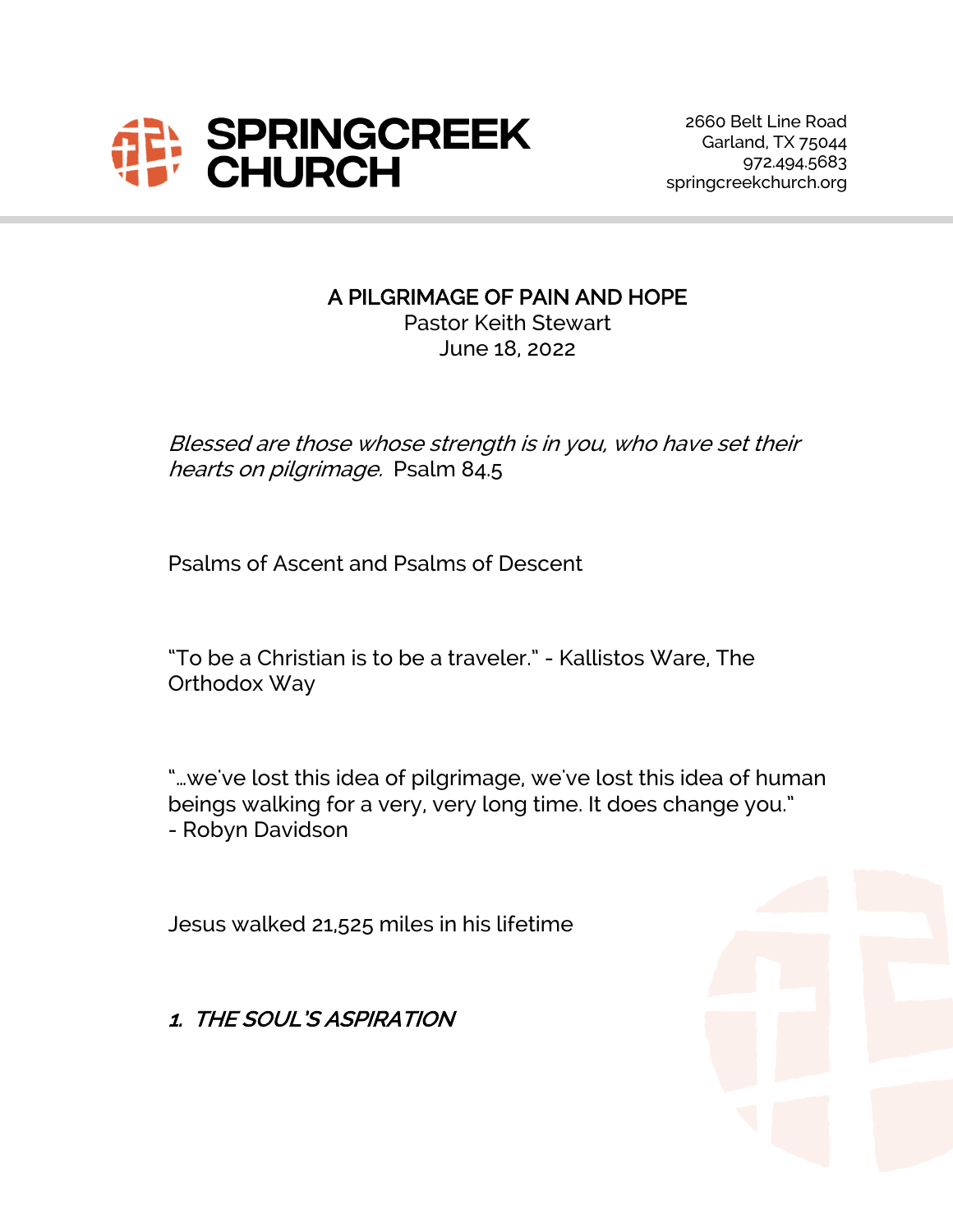My soul yearns, even faints, for the courts of the Lord; my heart and my flesh cry out for the living God. Psalm 84.2

Where can I go from your Spirit? Where can I flee from your presence? If I go up to the heavens, you are there; if I make my bed in the depths, you are there. If I rise on the wings of the dawn, if I settle on the far side of the sea, even there your hand will guide me... Psalm 139.7-10a

I am <sup>a</sup> God who is everywhere and not in one place…Do you not know that <sup>I</sup> am everywhere in heaven and on earth. Jeremiah 23.23-24 (Good News)

Our fathers worshipped on this mountain, but you Jews claim that the place where we must worship is in Jerusalem. John 4.20

Jesus replied, "…believe me, <sup>a</sup> time is coming when you will worship the Father neither on this mountain nor in Jerusalem….a time is coming…when the true worshipers will worship the Father in the Spirit and in truth…" John 4.21-23

 $\Box$  All true worship is not geographically centered. It's heart centered.

Blessed...are those who hunger and thirst for righteousness...for they shall be completely satisfied. Matthew 5.6 (Amplified)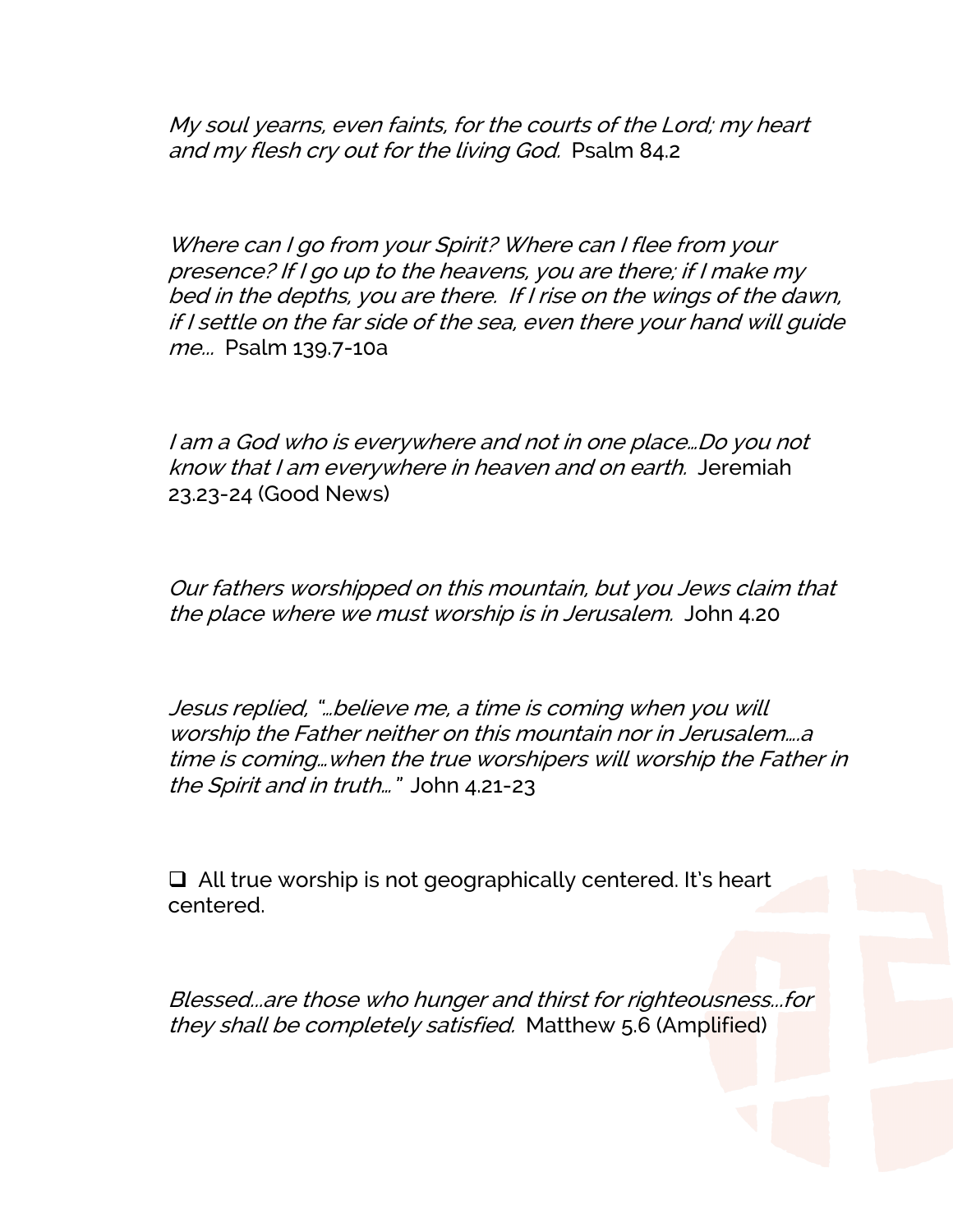$\Box$  You have as much of God right now as you really want.

"God waits to be wanted." – A.W. Tozer

"[Prayer is] keeping company with God." - Clement of Alexandria

## 2. THE SOUL'S APPROACH

Blessed are those whose strength is in you, whose hearts are set on pilgrimage. As they pass through the Valley of Baka, they make it <sup>a</sup> place of springs… Psalm 84.5-6

"…they pass through the Valley of Baka…"

We must go through many hardships to enter the kingdom of God. Acts 14.22

Dear friends, do not be surprised at the fiery ordeal that has come on you to test you, as though something strange were happening to you. 1 Peter 4.12

"...we can willfully embark on the journey or not. The choice is ours: either we decide to journey in hope of growth and change or we resign to life as it is." - Phileena Heuertz, Pilgrimage of a Soul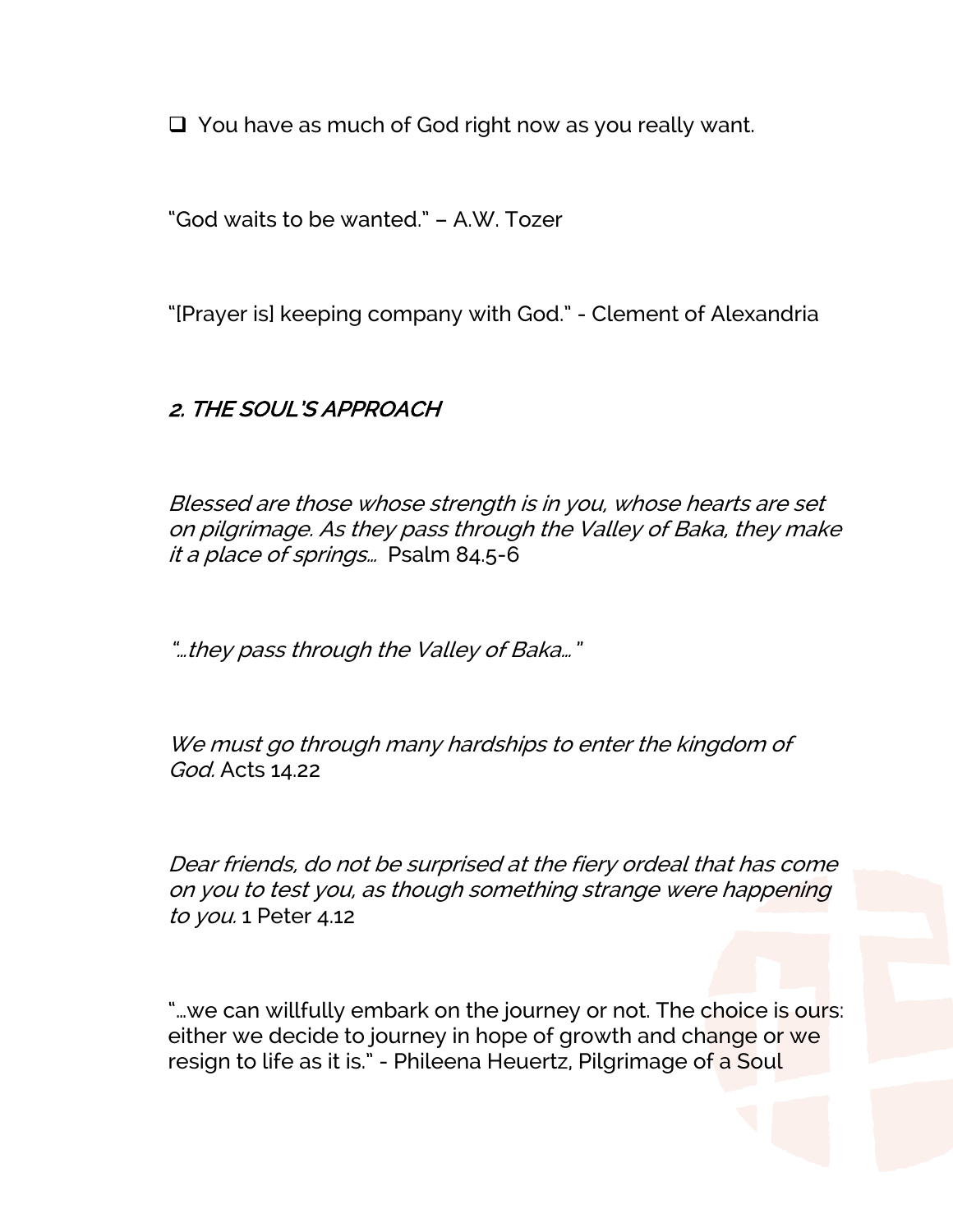$\Box$  To God, how long it takes to get where we're going is not nearly as important as the kind of people we're becoming along the way.

 $\Box$  God never wastes a hurt

"The concept of pilgrimage rests on three essential ingredients encounter, reflection, transformation." - Trevor Hudson, Mile in My **Shoes** 

Encounter – Reflection – Transformation

#### 3. THE SOUL'S ARRIVAL

For the Lord God is <sup>a</sup> sun and shield; the Lord bestows favor and honor; no good thing does he withhold from those whose walk is blameless. Lord Almighty, blessed is the one who trusts in you. Psalm 84.11-12

…no good thing does he withhold from those whose walk is blameless. Psalm 84.11

"Most of our problems in life come because we refuse to believe that God is as good as He says He is." - Richard Niebuhr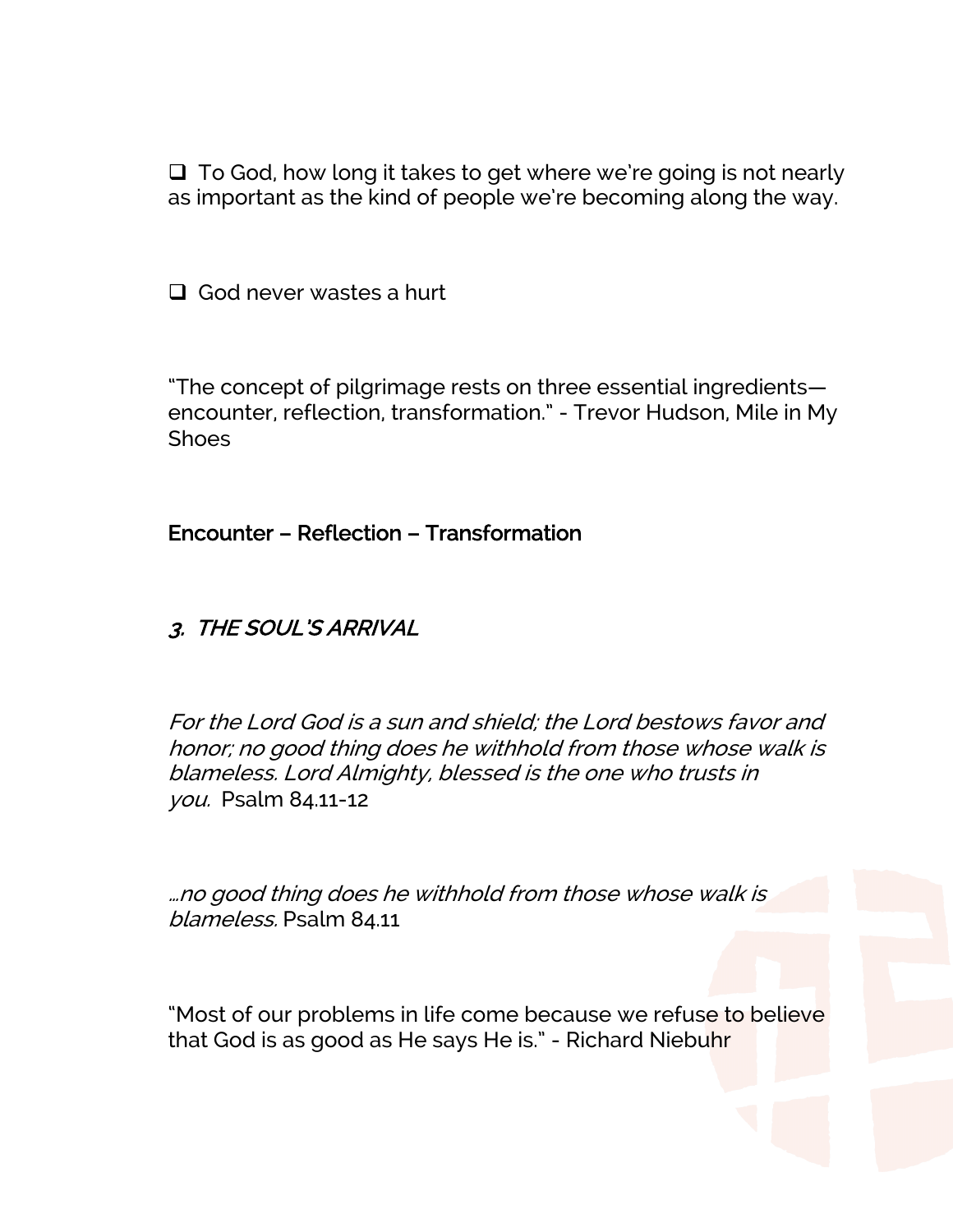"A pilgrim is formed by the question 'Do I trust Him?'" - Michelle Van Loon, Born to Wander

"Don't lose heart. God has never left your side and He has a plan to see you through even the most discouraging circumstances." – Dr. Tony Evans

### Carlos Quineros – spaced about 3 seconds apart

"…in the spiritual life, the word discipline means the effort to create some space in which God can act." - Henri Nouwen

 $\Box$  Christ is incarnated in human need

# DISCUSSION QUESTIONS

- 1. Have you ever gone on a long walk, hike or travelled any great distance on foot? What was that experience like for you? How was it different from seeing that same terrain by other means? Do it have any effect on your spiritual life? And if it did, how?
- 2. The whole point of pilgrimage (and for that matter any and all of the spiritual disciplines) is to experience more of God. Pilgrimage carves out a large block of time to spend with God while on a journey. The time on the way gives us plenty of opportunity for reflection, prayer and even conversation with our fellow pilgrims. What have you found to be the most regular and enjoyable spiritual disciplines you engage in? How have they expanded your capacity for God?